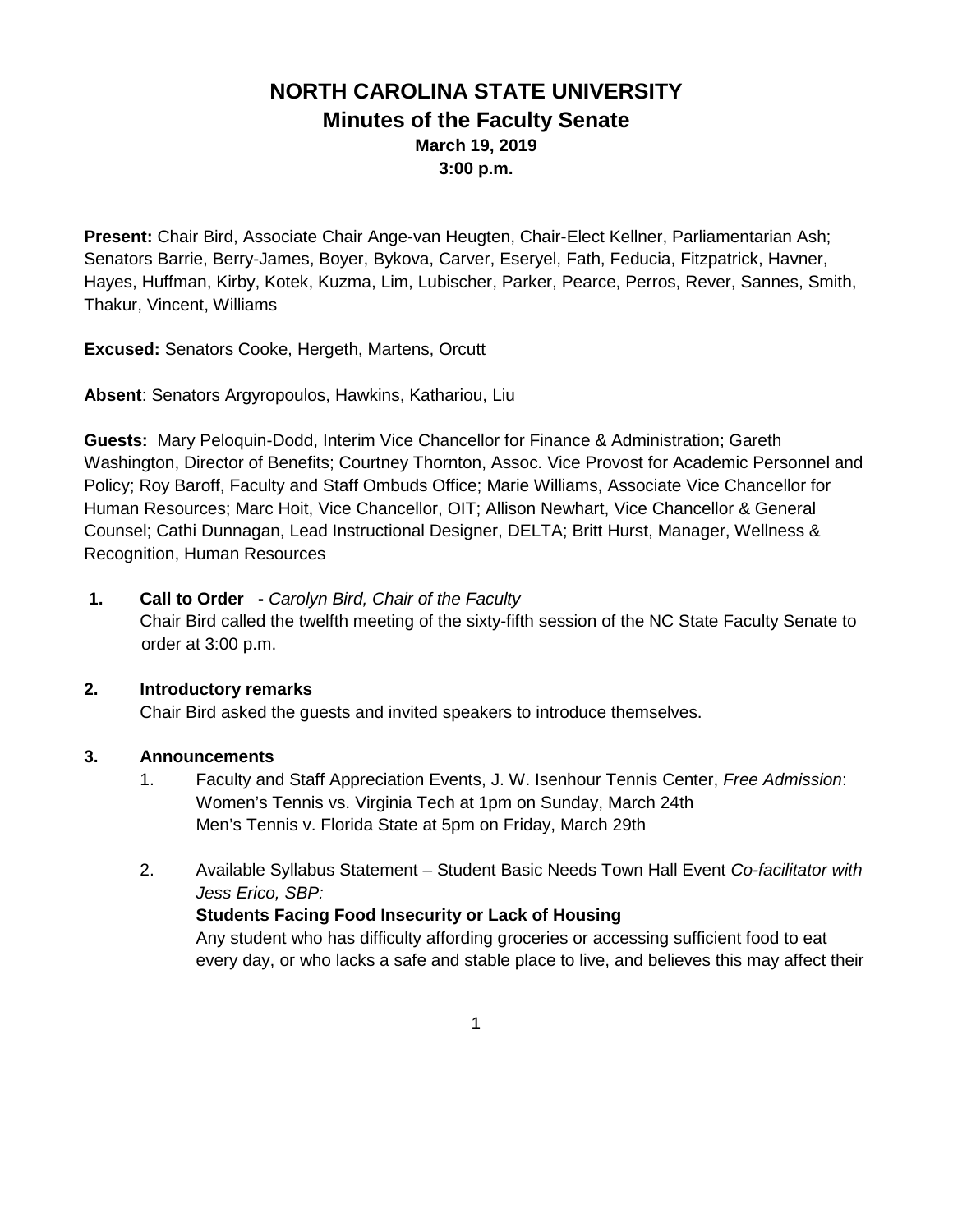performance in the course, is urged to contact the Dean of Students for support. Furthermore, please notify the professor if you are comfortable in doing so. This will enable her to provide any resources that she may possess. The Pack Essentials website features information about Campus Basic Needs Resources: [https://dasa.ncsu.edu/pack-essentials/.](https://dasa.ncsu.edu/pack-essentials/) Additionally, an on-campus food pantry is located at 2221 Dunn Ave. For more information, please visit: <https://feedthepack.dasa.ncsu.edu/>

#### **4. Approval of the Minutes, Regular Meeting**

 Associate Chair Ange van Heugten called for a motion to approve the minutes for the eleventh meeting of the 65th session of the NC State Faculty Senate. A motion and second were made and the minutes were unanimously approved, with noted grammatical corrections.

### **5. Provost's Remarks and Q/A –** *Warwick Arden, Executive Vice Chancellor and Provost*

Provost Arden reported that Greg Raschke, Senior Vice Provost and Director of Libraries, gave a presentation to ALM, the leadership meeting, and did a phenomenal job. "I think people were really excited to see what the Libraries are doing and what's ahead for the Libraries. So I think everybody joins me in having a lot of confidence in Greg's leadership as we go into this next era. When you've had somebody in place in a leadership role for 30 years, there are big shoes to fill. Greg worked with Susan for ten years and has stepped in very ably. I think folks were very excited about his vision.

Provost Arden spoke about the ACC Men's Basketball Tournament and the NCAA Tournament, as well as noting that the Women's Basketball Team received a third seed in the Women's NCAA Basketball Tournament. He stated that so many of our teams at NC State were doing a fantastic job. He added, "As Debbie Yow closes out her tenure as Athletics Director, we should thank her for what she has done. NC State is in a really different place than it was ten years ago. There is some great stuff happening."

He provided an update about the Poole College of Management Dean search, with airport interviews occurring currently, and stated that this search should be narrowed down very shortly. Dean David Hinks is heading up that search.

Provost Arden stated, "I think I mentioned to you that we have appointed other honorees to the University Faculty Scholars Program, bringing it up to 146 honorees over the past seven years. This has been both an honorary and retention tool and has been extraordinarily successful. Only around seven of those 146 individuals have moved on from the University over the last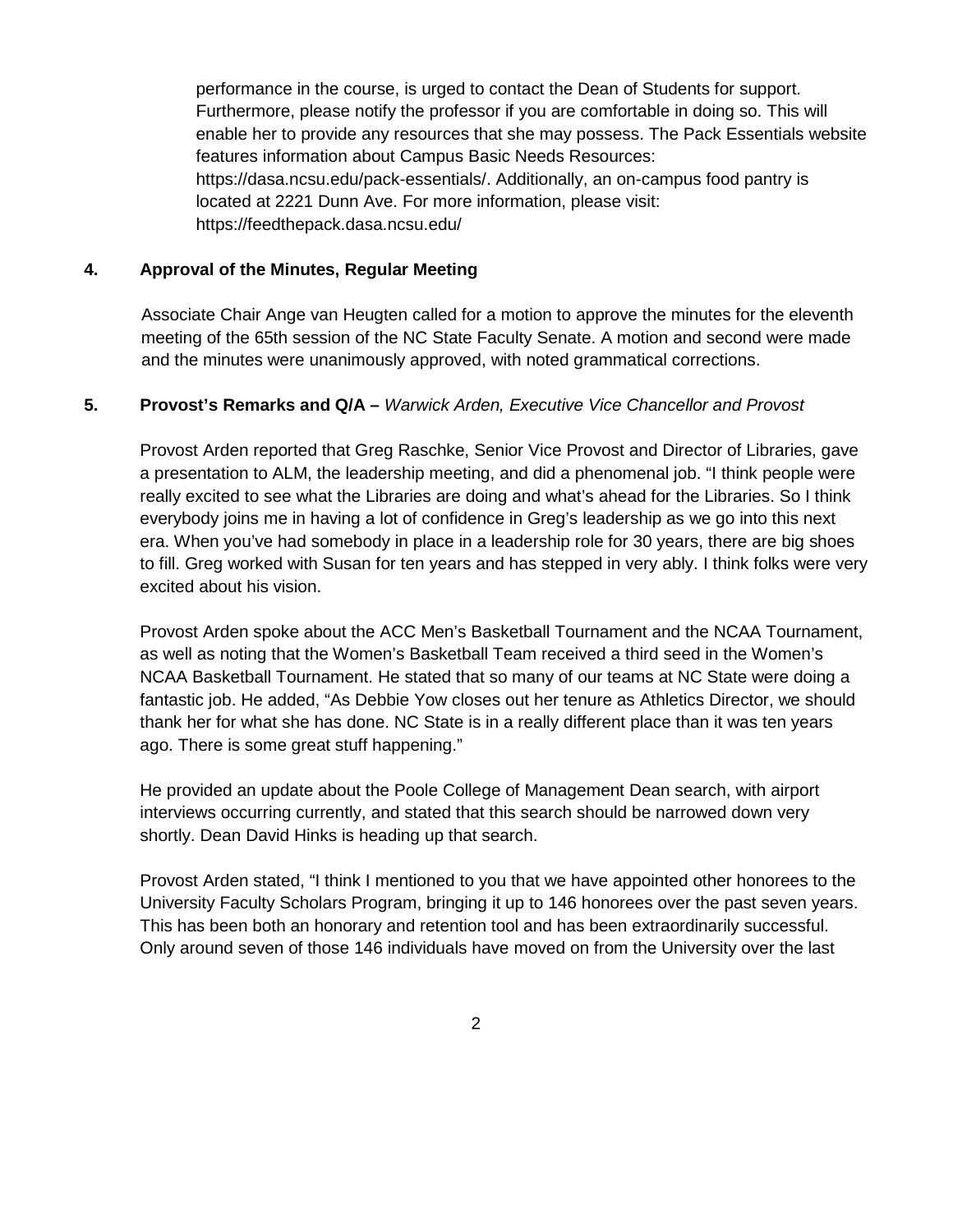seven years, so I am very pleased with that."

Provost Arden also gave kudos to Dr. Katharine Stewart from Faculty Affairs for giving a presentation to the Board of Trustees on the Professional Faculty Track, called "Complementing the Tenure Track," which was a brief presentation, but an excellent presentation. "I think the Trustees really started to get a feeling for what Professional Track Faculty bring to NC State."

### **Questions and Discussion**

None.

#### **6. NCSU Sponsored Childcare**

### *Marie Williams, Associate Vice Chancellor, Human Resources Mary Peloquin Dodd, Interim Vice Chancellor for Finance and Administration*

This discussion will provide an update on the transition plan to accommodate families utilizing the services at the Dorothea Dix Childcare Facility. Plans for additional locations, increased capacity to serve families, and expanded services will be discussed.

VC Peloquin-Dodd greeted the Faculty Senate and reported that in her role as Interim VC for Finance and Administration, she and AVC Marie Williams have spent a lot of time over the past few months working on this issue and are both prepared to answer questions following the presentation. She provided some context and historical background regarding the Child care issue. She stated, "We are not done. We intend to continue to search for additional enhancements for the program. But you will get a feel for that as Marie goes through the presentation."

AVC Williams thanked the Faculty Senate for the opportunity to speak to them regarding this very sensitive topic. "We certainly received lots of comments from impacted families, as well as many of the people around this table. We look forward to talking to you about the chain of events, background, and then some of the things we have been doing. We will also share some of the lessons learned that we had going through this particular project."

Please see the presentation here:

[https://facultysenate.ncsu.edu/files/2019/03/Child-Care-Meeting-Pres-Faculty-Senate-3-19-19-](https://facultysenate.ncsu.edu/files/2019/03/Child-Care-Meeting-Pres-Faculty-Senate-3-19-19-Final.pdf) [Final.pdf](https://facultysenate.ncsu.edu/files/2019/03/Child-Care-Meeting-Pres-Faculty-Senate-3-19-19-Final.pdf)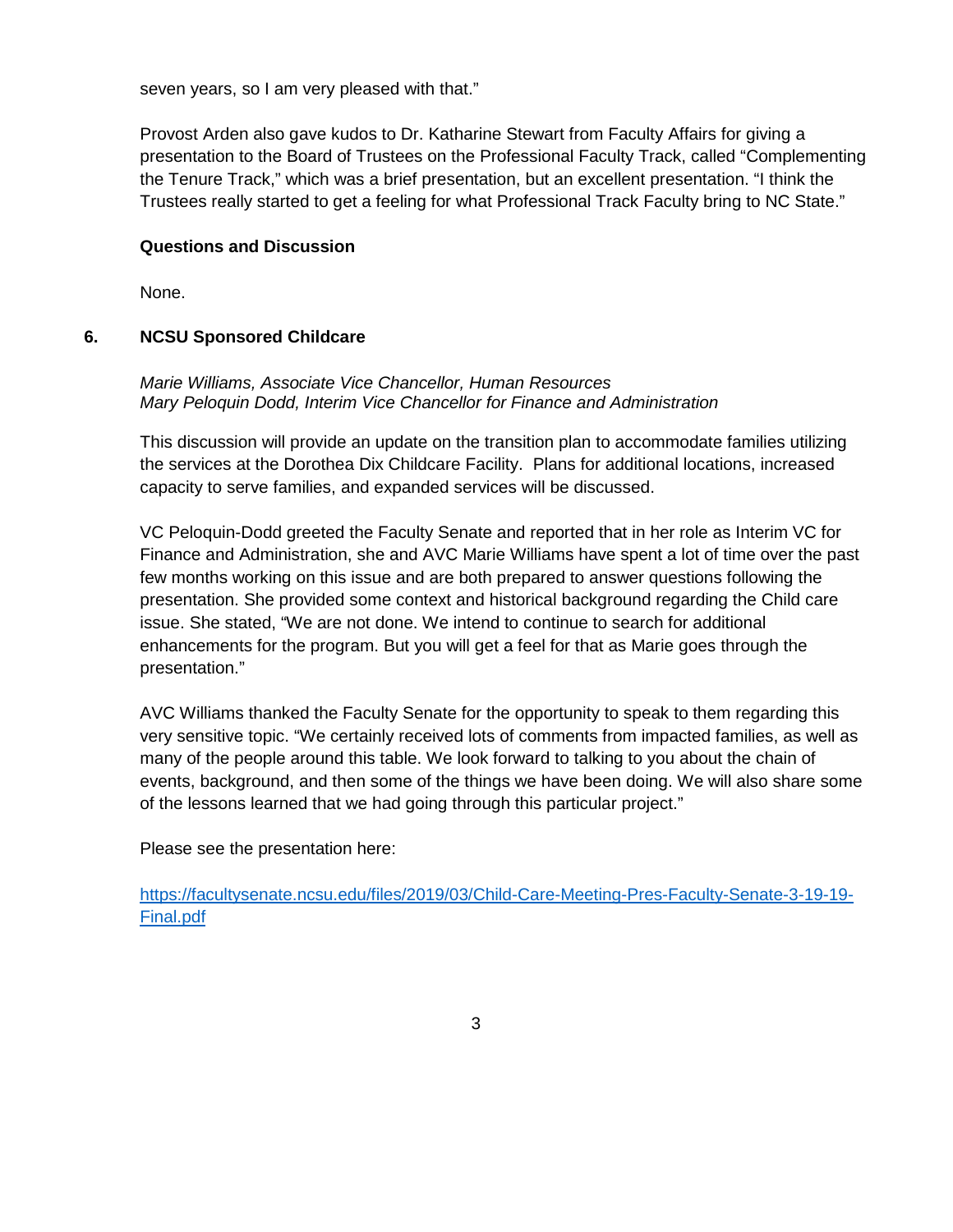### **Questions and Discussion**

*Senator Hayes:* What would it take for us to make it a formal policy to provide this service, and what would it take in terms of subsidies to be able to offer this benefit to people we are trying to recruit? Saying that we've subsidized to the point where if a person takes out the maximum pretax allocation for child care, that the subsidy will cover the rest? That would be a very powerful recruiting tool.

AVC Williams responded, "With the policy, I am not sure what would be required for that, but I will have to take that away and research it and find out what the other peer institutions are doing and have they made that a formal policy. I don't know but it's something that we can look at. I'm not sure. Normally what we find is that there isn't a formal policy around childcare but like what we are describing, they're developing robust programs. That is not what we had; we did not have drop-in daycare facilities, we were not increasing capacity, we were not establishing meaningful partnerships with providers across campus. For those of us in the Faculty meeting last week, we heard the Chancellor say that it was important for us to continue to do that. We are focused on creating a robust program and that is typically what you see, outside of policy. I am happy to find out about that."

VC Peloquin-Dodd added that in regard to what would it cost, Marie's team did research how many people at the University now have dependent care through their FSA.

AVC Williams reported that number is about 335.

VC Peloquin-Dodd added that it could get expensive, because where do you draw the line? "Do you make it an issue only for low-income people? Is it an issue for anybody with any income? So as we started thinking about it, it could be quite expensive to offer a blanket policy but it is something that we have thought out."

AVC Williams stated, "These enhancements are a step in the right direction, because now it allows us to compete. But we've got to still do more. Analyzing a lot of these things and analyzing a little bit of the data and figuring out the cost components is something we will need to do. It doesn't mean that it's going to happen, but we will need to do that."

*Senator Hayes:* I would suggest that you look at it as an investment rather than just an expenditure. I would say that's what it is.

AVC Williams responded that the University isn't looking at it as just an expenditure. "If you see what we are doing here, the University is putting more dollars into what we are trying to do now,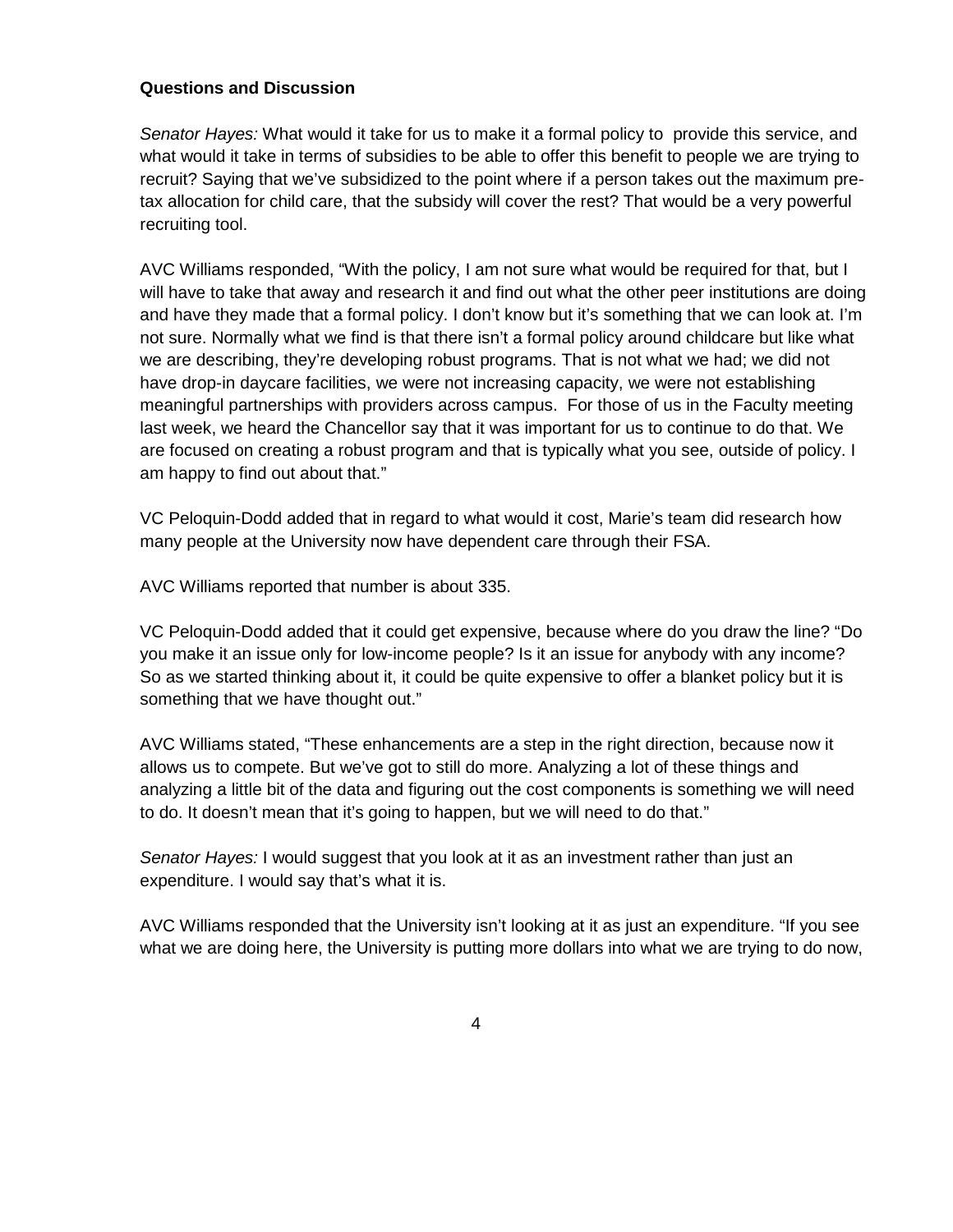and there will be a continued commitment to do that. We always have to analyze and do cost/benefit analysis, but the University gets it. The reason why it gets it is why we understood that we needed to increase capacity in the first place, which is an important part for us to really see that we are recruiting. When you are recruiting a faculty member or you are recruiting a post-doc, you can generally say that I feel confident that there is a good chance that they will be able to get a space at a childcare facility if they are interested."

*Senator Pearce:* So 100 would be less than one-third of the amount. So we just hired somebody who has a four year old. I can't really say that the chances are good. Are they, with less than one-third?

AVC Williams responded that once they have finished negotiating the contract with Bright Horizons, the chances should be very excellent. "Because now we are creating all of this capacity and we are getting ready to build a waitlist for those. There's no better time, frankly, than now. This is the benefit of what we are doing. I don't want to minimize the impact that this has been on the impacted families, but I genuinely believe that we can use this very unfortunate situation of not being able to be in this facility to turn it to try to find ways to make a robust program, and in your case, now when you can really generally say you'll be able to find a spot if you have a child who needs childcare."

*Senator Huffman:* So it seems like the solution you've put together is heavily skewed toward western Raleigh, and there's nothing that's to the east of Raleigh. So apart from The Goddard School, really that subset of population that work here have no other option. Is that correct?

AVC Williams responded yes. "We are working on that. That isn't by design. Bright Horizons is already our provider. If you look at a map, most of their locations are located on sort of the northwest and a little bit to the south. Our plan, and working with the advisory group, is to now look at developing more partnerships and also other providers. It has typically been a practice at the University that we would pick only four-star or five-star providers. But what do you think it does for a large subset of our employees? They are not able to use that because they cannot afford it. For those families where cost matters, we want to also be able to provide them an option. That option might be in east Raleigh or it could be wherever. So we are looking at trying to find some partners that have more locations." She also added they are seeking partners that may offer services at a lower cost.

*Senator Huffman*: So how many families are displaced because of location now? If they live in Garner, this is convenient; going to Morrisville is not convenient.

AVC Williams responded, "Some of those families are actually picking a location that is closer to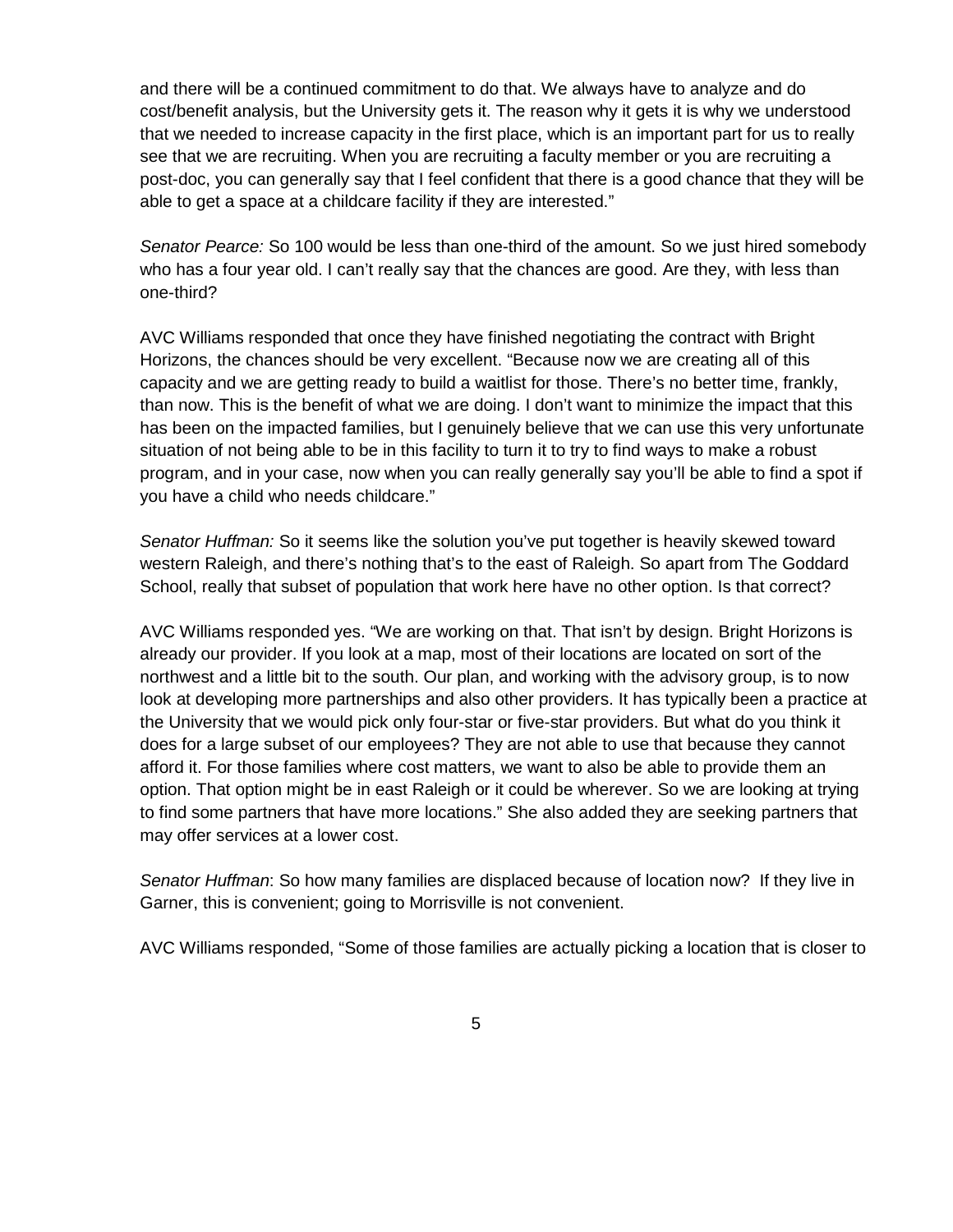them. For some of them, they are thinking maybe The Goddard School may be a solution for them because it's close to campus." She added, "Remember, we are on a journey of our childcare and making it a robust program, so we are planning to make some leaps and bounds to where we were. We aren't standing here to say it's the best plan. We've got a lot to do but I am excited about where we are going because we are really trying to focus now on increased accessibility and capacity for our faculty and staff, as well as affordability."

## *Chair-Elect Kellner:* Are there other campuses of The Goddard School?

AVC Williams responded yes. "That is a good point. What we have had to do, which is slower process, remember these are franchises, and because they are franchises, we have to negotiate with every location individually." She added that they will continue to do this. "That's what we will be doing from an HR standpoint and working with an advisory group, is really trying to create a lot more meaningful negotiations and partnerships with our providers."

VC Peloquin-Dodd added that if people know of other facilities that the University can contact, we are willing to consider additional capacity through individual contracting.

*Chair-Elect Kellner:* We appreciate your efforts.

## **7. Spring 2019 Delta Grants Showcase**

*Cathi Phillips Dunnagan, Lead Instructional Designer, DELTA Instructional Innovation Services*

Please see the presentation here:

<https://facultysenate.ncsu.edu/files/2019/03/Delta-Grants-031919.pdf>

For additional information, please see the website at:

[go.ncsu.edu/dg-showcase](http://go.ncsu.edu/dg-showcase)

## **8. Old and New Business**

## **a. Elections Update** *Hans Kellner, Chair-Elect of the Faculty*

Chair-Elect Kellner reported that Chair Bird has had great success in recruiting candidates. All of the positions are at least filled with someone. Most of them are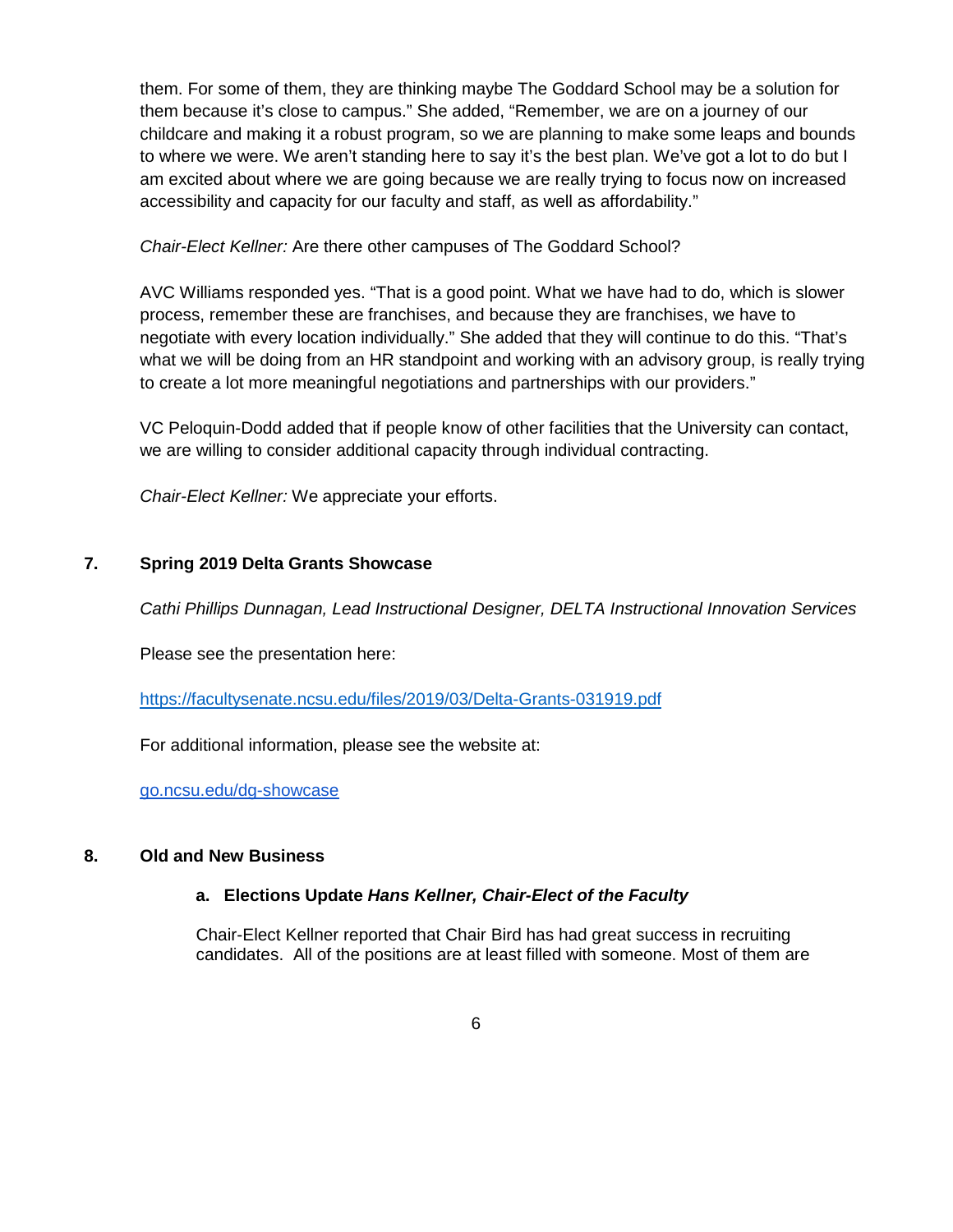competitive. It was not an easy task. He stated that on Monday, March 25th, the elections will open. Everyone will receive an email notification, along with a ballot for his/her unit and College. There will be two reminders to people who have not voted. The elections will close on Friday, April 5th. On April 9th, we will get the election results and those who have been elected and those who have not been will be notified. On April 16th, during the last Faculty Senate meeting of the year, we are hopeful that the newlyelected people will join us.

Chair-Elect Kellner also spoke about the elections for the Associate Chair, the Athletic Council and Faculty Assembly. We have multiple candidates for the Athletic Council but need candidates for the other seats.

He encouraged the members of the Faculty Senate to run or to recruit their peers who are interested in running.

#### **b. Faculty Senate Bylaws Proposed Revisions,** *Sarah Ash, Parliamentarian*

Parliamentarian Ash reviewed with the Faculty Senate proposed revisions to the Faculty Senate Bylaws.The proposed revisions will be voted on in the next Faculty Senate meeting on Tuesday, April 2, 2019. Please see the proposed revisions at the following link:

<https://facultysenate.ncsu.edu/files/2019/03/By-Laws-changes-ASH-031919.pdf>

#### **c. Elections to be held April 2, 2019,** *Carolyn Bird, Chair of the Faculty*

- 1. Faculty Assembly Election: Election of Delegates and Alternate Delegates
- 2. Associate Chair Election: Faculty Senators can each nominate one person from the current Faculty Senate membership to be on the ballot for Associate Chair of the Faculty.

## *d.* **Elections to be held April 16, 2019 (our last meeting),** *Carolyn Bird, Chair of the Faculty*

- *1.* Executive Committee: Calling for nominations/self-nominations to serve on the Executive Committee of the 66<sup>th</sup> Session of the Faculty Senate.
- *2.* Council on Athletics: Two candidates to be elected.

#### **9. Issues of concern**

Faculty Issues of Concern can be submitted at any time to a senator or to Faculty\_Senate@ncsu.edu. Faculty Senate committee meeting minutes are posted on the Faculty Senate website.